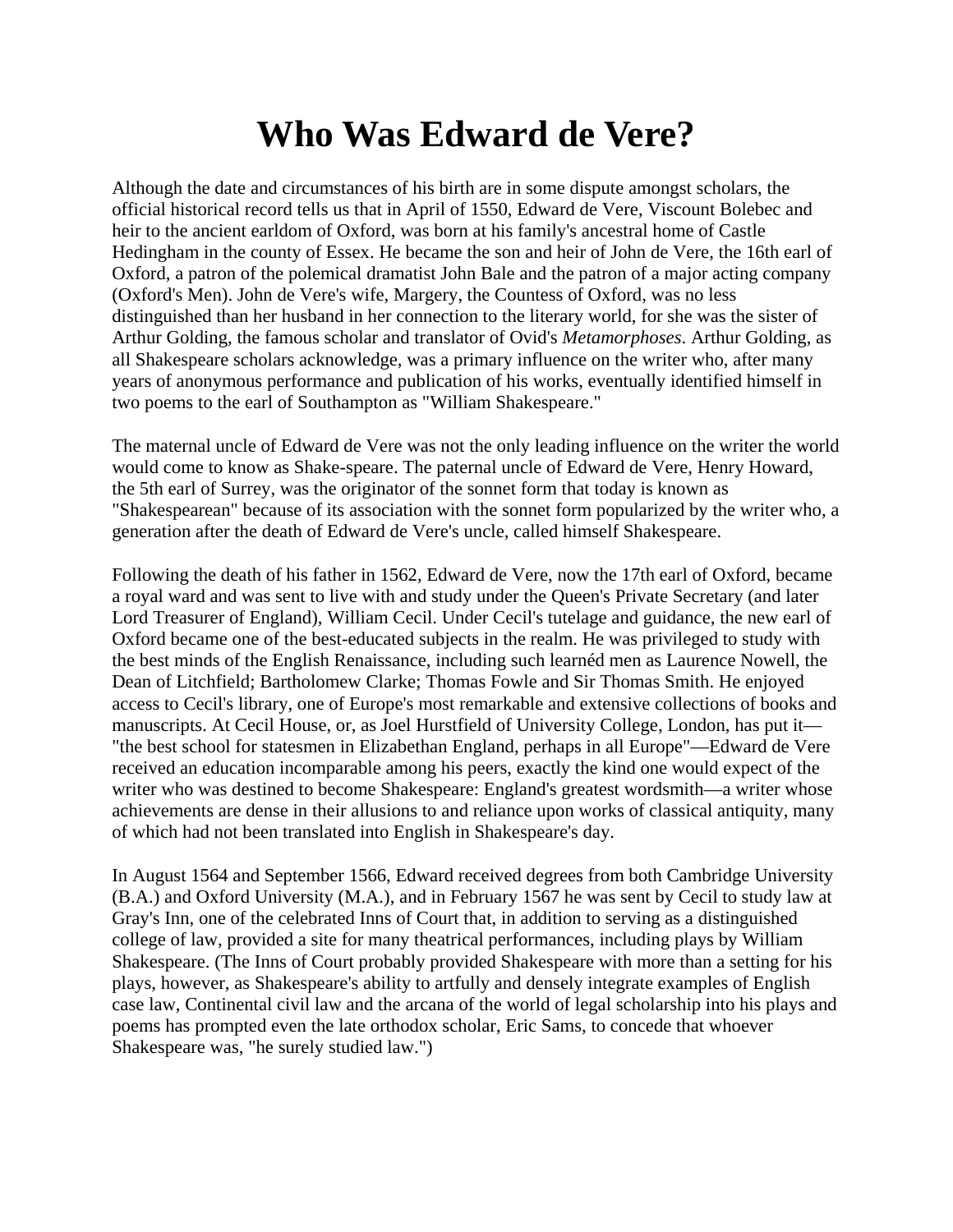In 1571, Edward de Vere took a step that ensured the Elizabethan State's retention and intensification of its more than passing interest in him when he was betrothed (with apparent reluctance) to the fourteen year-old daughter of William Cecil. As Master of the Court of Wards who - by his arrangment of this marital bond between Oxford and his daughter in order to ennoble his family - William Cecil was duly elevated to the peerage as the first baron Burghley, and Edward de Vere became the son-in-law of the most powerful man in England. In ensuing years, after a difficult marriage and prior to an all-too-early death, Anne bore Oxford three daughters who survived to adulthood: Elizabeth—whose legitimacy, however, Oxford bitterly disputed—as well as Bridget and Susan. *All three of Oxford's daughters*, very interestingly, either married or were proposed for marriage to the three men (the *only* three men) to whom the poems and plays of Shakespeare were dedicated—the earls of Southampton, Montgomery and Pembroke).

Marriage, however, did not domesticate young Oxford. As a young man, he had become notorious for getting himself in trouble and provoking the indignation of his powerful father-inlaw; as a youth, for example, de Vere had bandied at sword-point with, and killed, another man—Thomas Brinknell—although the jury that tried Oxford brought in a verdict acquitting him of any responsibility for the young man's death. In 1573, some of the young earl's companions (with Oxford reputedly in their company) waylaid travelers on the road from Gravesend to Rochester—an episode uncannily similar to the scene in Shakespeare's *Henry the Fourth, Part One* where Falstaff and his companions assault the King's receivers. Amazingly (or perhaps not so amazingly), the Shakespearean account includes detail of this assault that corresponds to the circumstances involving Oxford's men down to the author's placement of Falstaff and his bandits on the very road where Oxford's men confronted the troupe ambushed in 1573. Oxford also was implicated in an abortive effort to free Thomas Howard, the Duke of Norfolk, from the Tower where Norfolk was awaiting execution for participating in the Ridolfi plot against the Queen. Oxford scandalously accused his wife of infidelity during one of his European sojourns, although he himself returned to England after an extended stay in Europe with a Venetian choirboy, Orazio Cuoco, in tow—an event that later led enemies of the earl to accuse him of pederasty, although no credible evidence was ever produced to support the accusations.

In addition to his intellect and robust, often troublesome nature, Edward also developed a singular martial prowess, excelling in contests within the lists, contests restricted (along with sports such as falconry) almost exclusively to the nobility (detailed accounts and descriptions of which sports, moreover, that provide much of the narrative content, imagery, vocabulary and metaphor of the Shakespeare poems and plays). Moreover, Oxford conceived theatrical entertainment for the Queen at Whitehall, and he acquired the lease to the Blackfriars Theatre. He was a patron of many writers and several distinguished acting companies. He became one of the leading recipients of literary dedications and verses by writers such as John Lyly and Edmund Spenser and was himself widely regarded as one of England's most excellent writers acclaimed so even in his youth. However, by the time he was an adult, George Puttenham, in *The Arte of English Poesie*, confirmed not only that many writers at the Elizabethan Court were concealing themselves as writers (a custom of the age) but revealed that Oxford, in particular, amongst those courtiers, was masking his identity as a writer: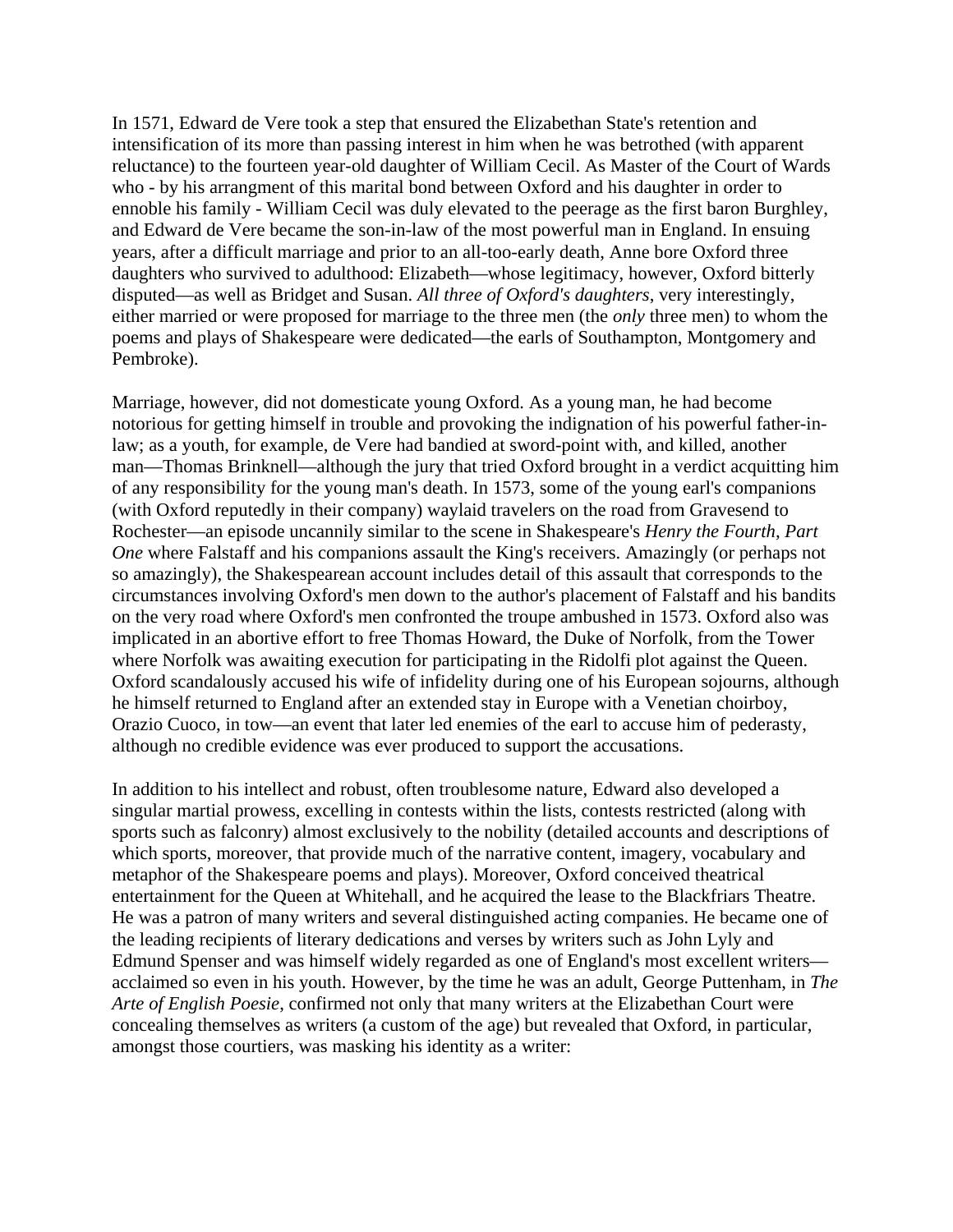And in her Majesty's time that now is are sprung up another crew of Courtly makers [poets], noblemen and gentlemen of her Majesty's own servants, who have written excellently well as it would appear if their doings could be found out and made public with the rest, of which number is first that noble gentleman, Edward earl of Oxford.

Oxford journeyed extensively on the Continent. He traveled throughout France. In Italy, he visited almost all of the Italian locations, including Sicily, that later would provide the settings for Shakespeare's Italian plays. He made a home for himself in Venice. His ship was attacked by pirates (who "dealt with [him] like thieves of mercy"[*Hamlet* IV.vi.20-21]) on his return voyage to England. A few years later, Oxford's brother-in-law, Peregrine Bertie, Lord Willoughby, on embassy from Queen Elizabeth to the Danish court at Elsinore, reported upon his return to England that during the banqueting at Elsinore, "a whole volley of all the great shot of the castle discharged"; the account is remarkably similar to the declaration of Shakespeare's King Claudius who pledges, "No jocund health that Denmark drinks today, */* But that the great cannon to the clouds shall tell" (I.ii.125-26).

In 1581, Queen Elizabeth, having discovered Oxford's extra-marital flirtation with a Gentlewoman of the Queen's Bedchamber, briefly confined Edward de Vere to the Tower, along with his mistress, Anne Vavasour, and their child. Shortly after Oxford's release from imprisonment, Thomas Knyvet, a Groom of the Privy Chamber and an unforgiving uncle of Anne Vavasour, injured Oxford in a swordfight that followed a series of street brawls and affrays between Oxford's men and Knyvet's men—clashes of striking resemblance to the sometimes violent scuffles later to be depicted by Shakespeare in eruptions between the men of the houses of Montague and Capulet in *Romeo and Juliet*. Oxford was wounded, apparently in the leg, during one of these contretemps with Knyvet, and this injury may account for his oft-bemoaned lameness in later life.

In 1587, the year after the Queen began to grant Oxford a £1000 annuity, evidence suggests that Thomas Kyd may have joined Oxford's household. Kyd was a young man, some years Oxford's junior, who today is credited with writing *The Spanish Tragedy* and frequently is alleged to have composed an early version of *Hamlet* (sometimes referred to as the *Ur-Hamlet*), as well as *The Taming of a Shrew* (a predecessor work to Shakespeare's *The Taming of the Shrew*) and parts of Shakespeare's *Titus Andronicus*. Interestingly, none of the plays that today are attributed to Kyd were, in his lifetime, ever published under his own name, nor was he in his own lifetime regarded as a dramatist.

In 1588, Oxford's wife, Anne, died. Oxford remarried a few years later, wedding Elizabeth Trentham. She bore him a son and heir, Henry, who, as the 18th earl of Oxford, in the 1620s, became a leading nobleman in a bold, anti-Spanish quadrumvirate — Protestant opponents of the Crown's plan to wed the Prince of Wales to the Infanta of Spain. This opposition (organized, perhaps not coincidentally, at the same time as the First Folio was being prepared for publication) was composed of Henry de Vere and *the very same noblemen* to whom both Shakespeare's poems and First Folio of Shakespeare's plays had and would be dedicated: the 3rd earl of Southampton, the 4th earl of Pembroke, and the 1st earl of Montgomery.